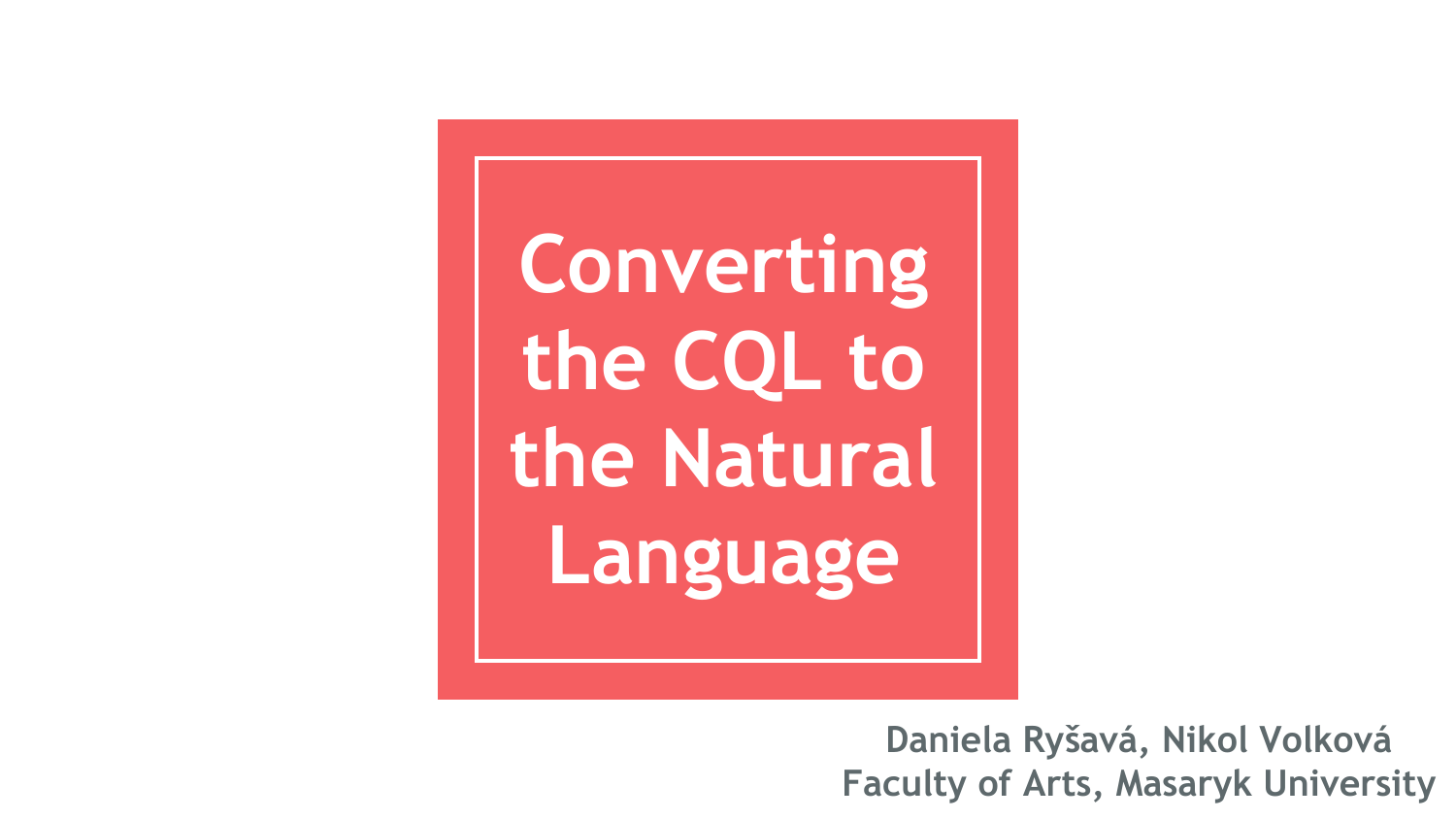# **Outline**

- motivation
- input and output
- query structure
- application description
- conversion process
- future work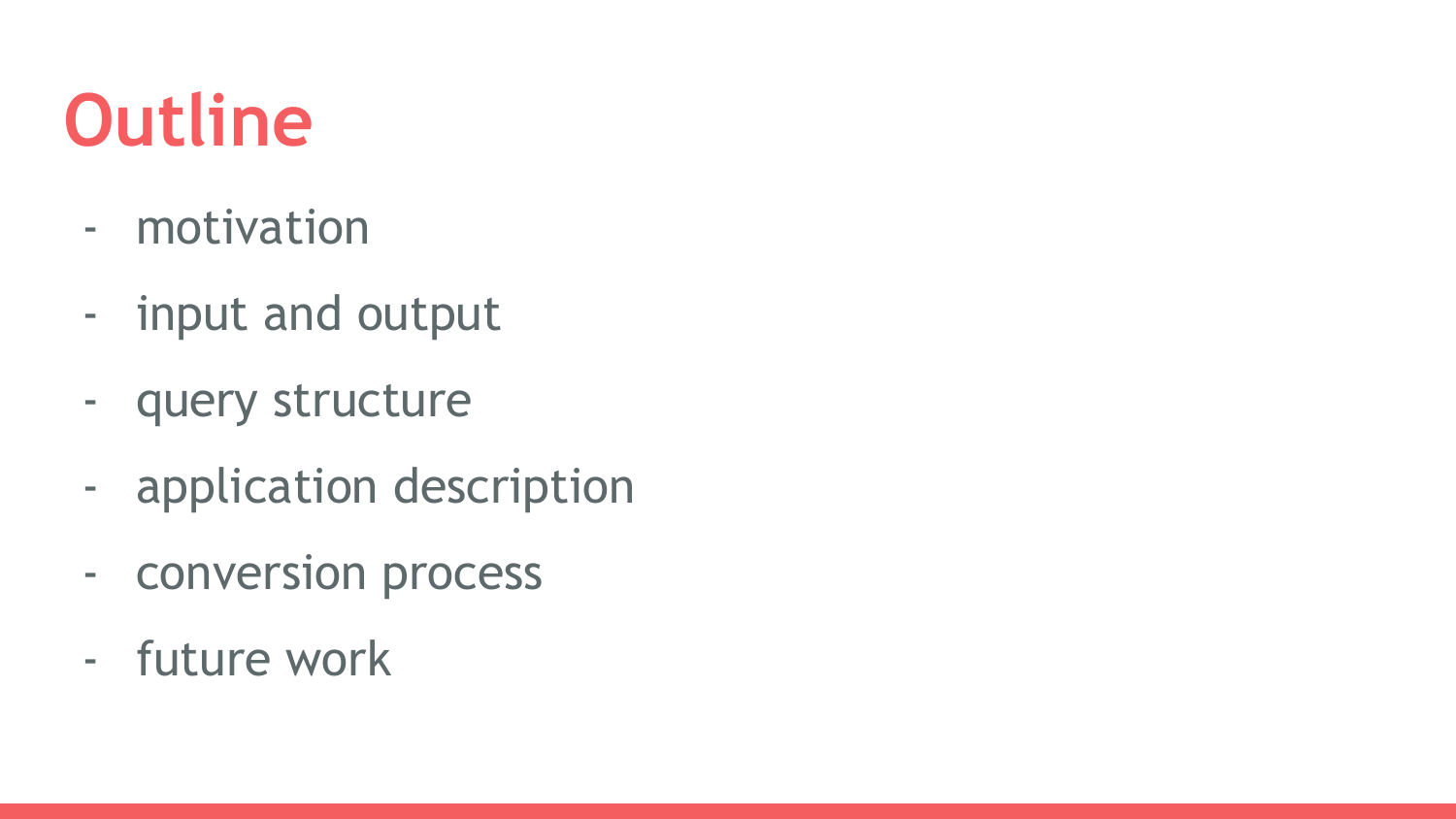# **Motivation**

- started as a project at student workshop
- previous project *Queries in CQL (for SkE)* for the Czech language
- use: hint in concdesc function in Sketch Engine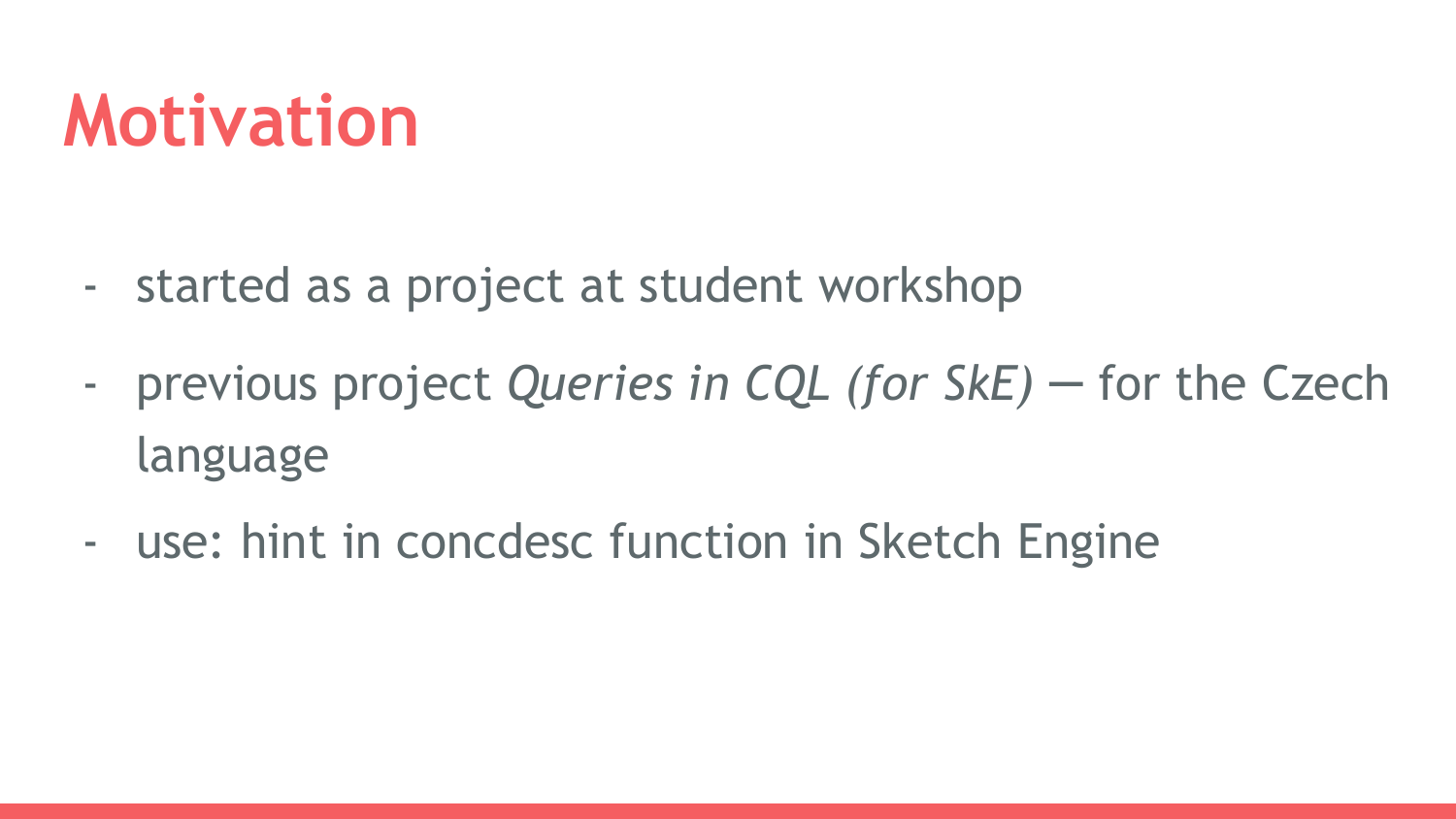# **Input Output**

- CQL query

- converted query in natural language

[lemma="jazyk"]

Hledaný výraz je slovo, které má základní tvar "jazyk".

translation: *Searched expression is a word with the basic word form* "*jazyk*".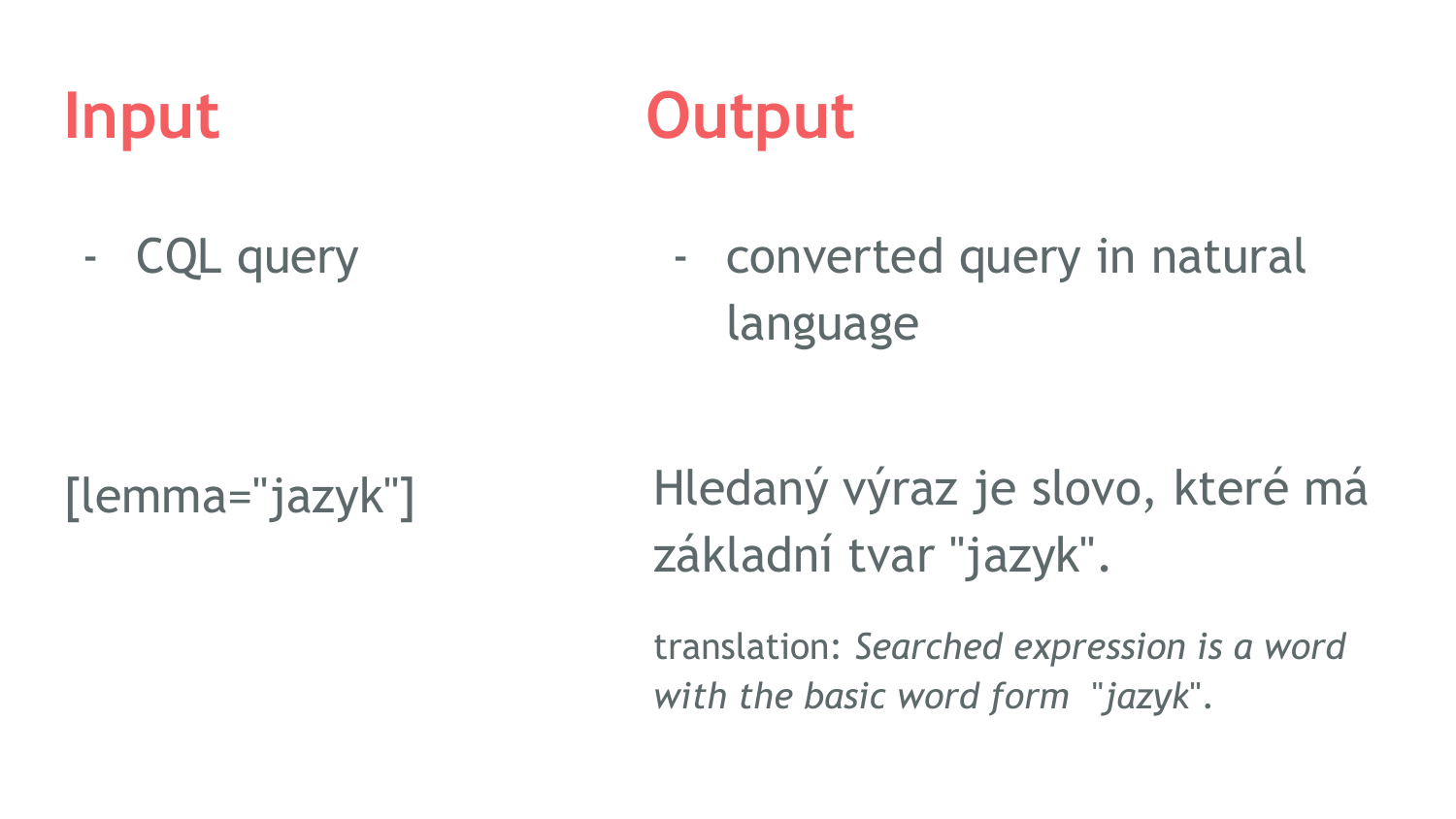## **Query structure**

*<stru/>containing* **[ attribute op "value" ]** *quant within<stru/>*

- attribute: lemma, word, tag
- op:  $=$ ,  $!=$
- value: string, regular expression
- *- quant: \*, +, ?, {x}, {x,y}, {x,}*
- *- stru: s, doc, p*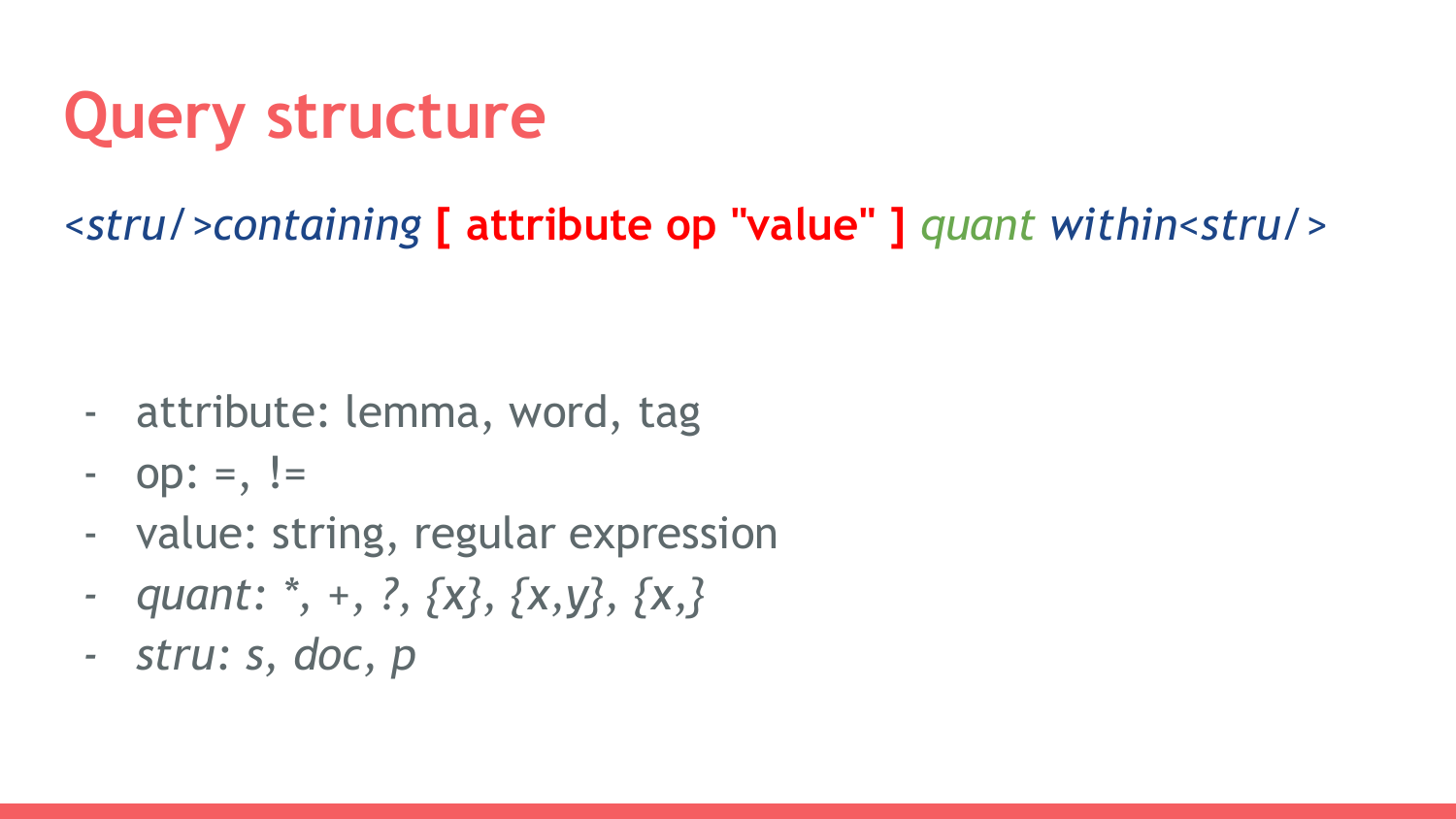# **Application description**

- Python, version 2
- UTF-8 encoding
- regular expressions, conditions, cycles, nested functions
- adding converted parts of the query to the list
- attributive Czech tagset (Brno)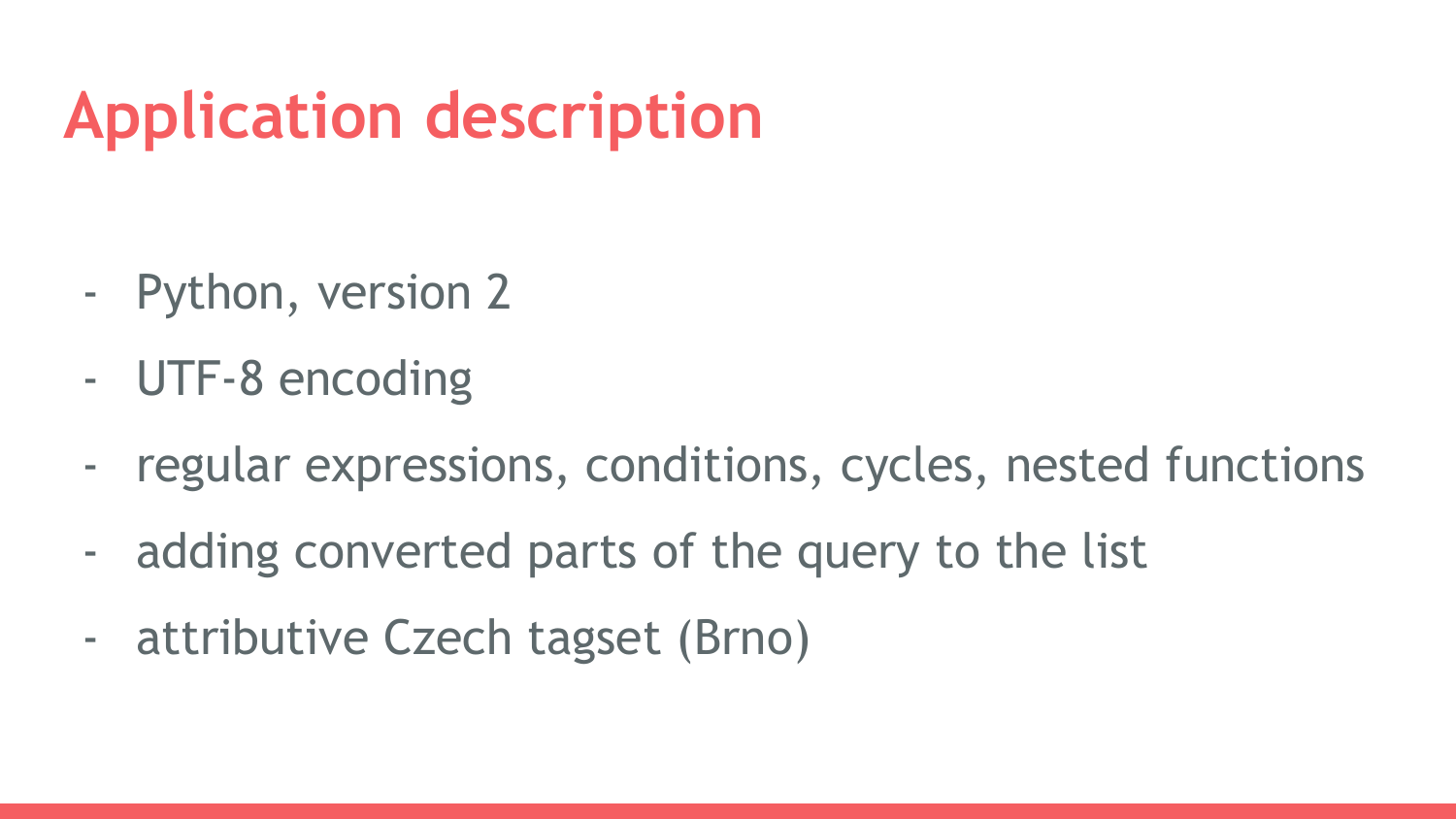operator:  $=$ ,  $!=$ 

- negation at relevant positions in output:

variable  $ne \rightarrow$  "", "ne"

or "cokoli jiného než" (translation: "*anything other than*")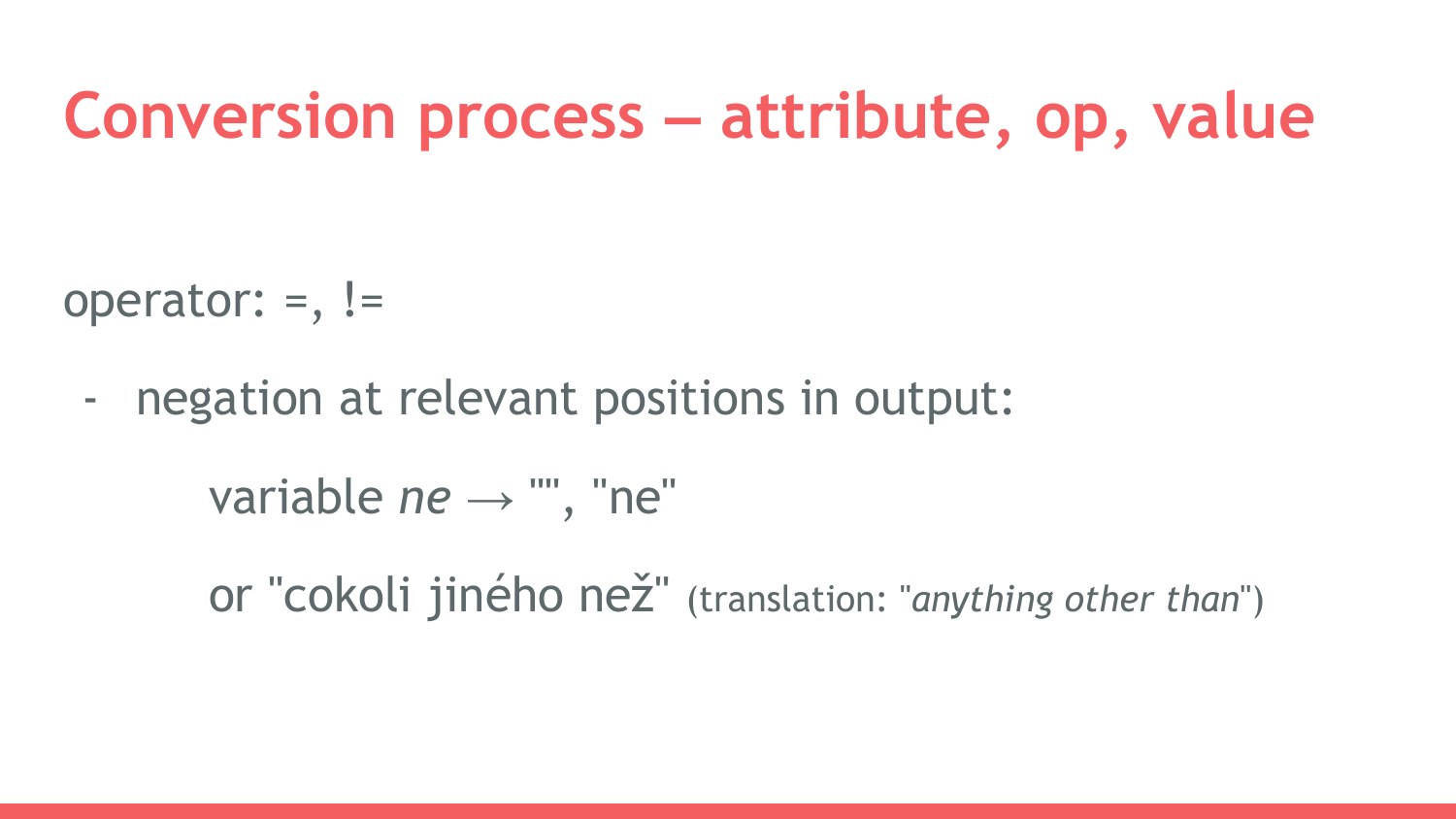attribute: lemma or word

- value: string of charaters of the Czech alphabet
- value: regular expression
	- detecting .\* in the string (converted to Czech output)
	- otherwise the output is a regular expression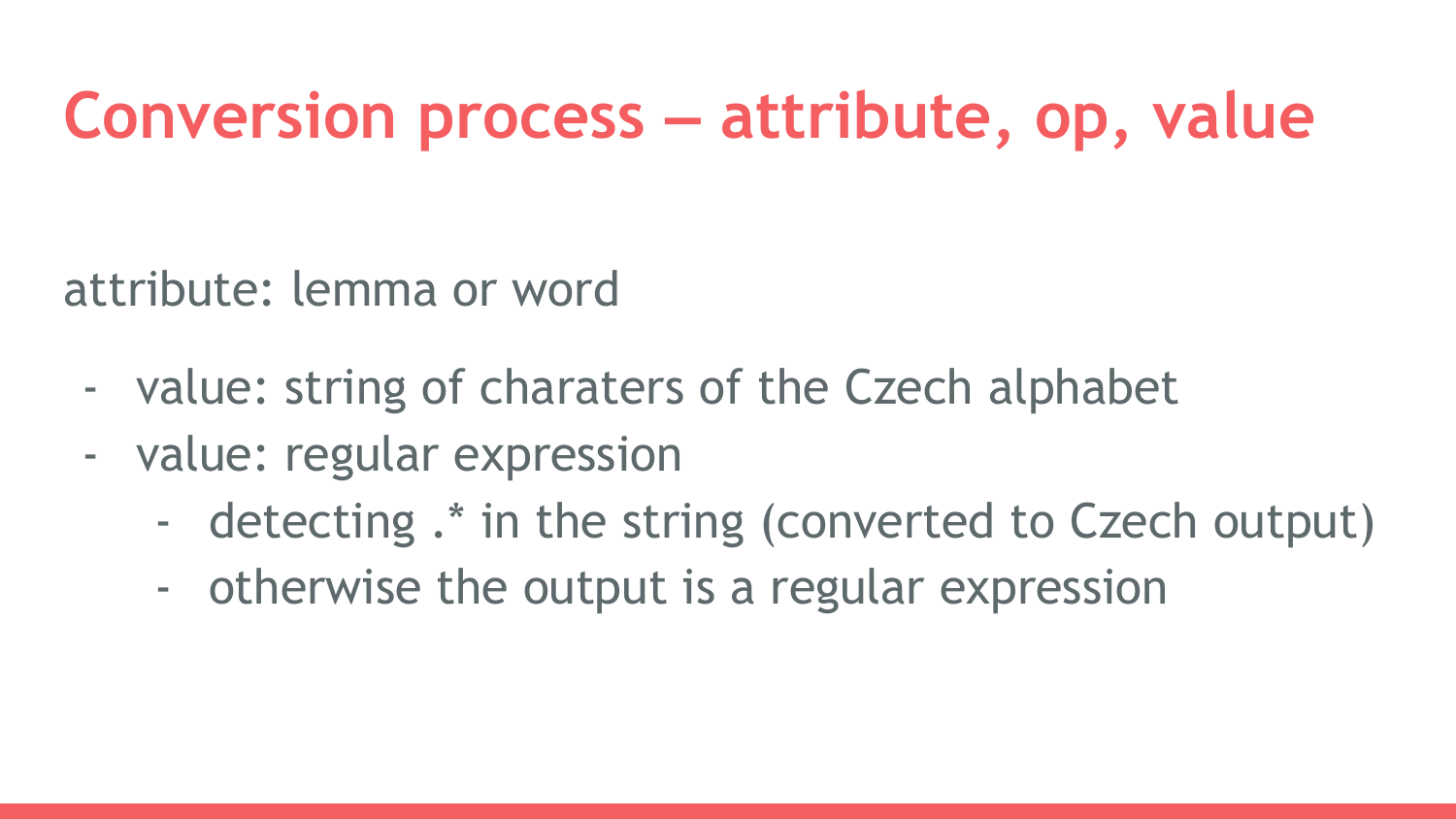#### **[lemma="pes"][word!="s.\*n"][word="[kl]os"]**

Hledaný výraz je slovo, které má základní tvar "pes", následuje slovo nezačínající na "s" a nekončící na "n", následuje slovo odpovídající regulárnímu výrazu "[kl]os".

translation: *Searched expression is a word with the basic word form "pes", followed by a word not beginning with "s" and not ending with "n", followed by a word matching the regular expression "[kl]os".*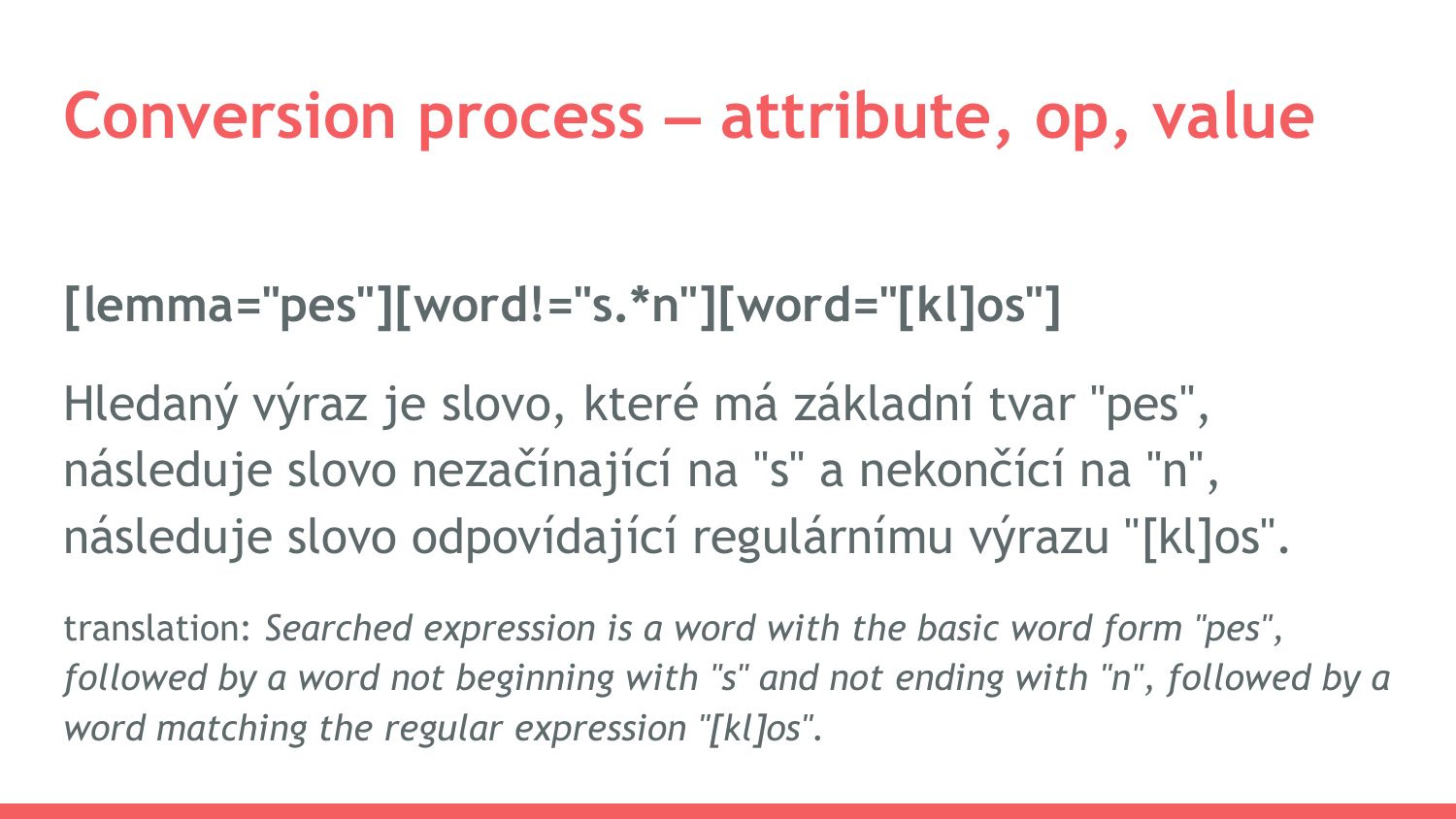attribute: tag

- value: string of characters of the Czech alphabet and numbers
- converted according to customizable list of morphological tags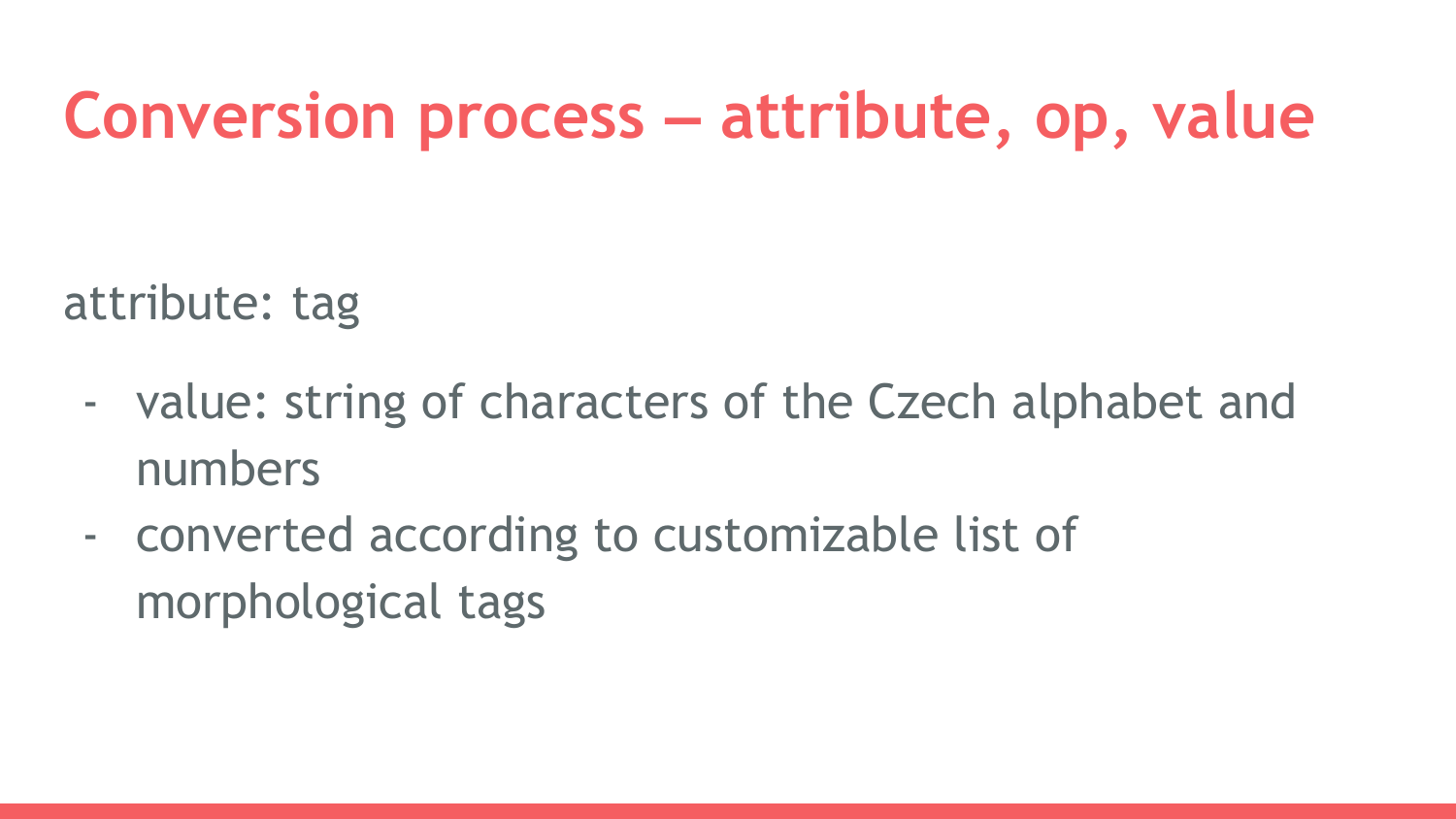```
[tag!="k2.*"][tag="k1.*c5"]
```
Hledaný výraz je slovo definované značkou jako cokoli jiného než adjektivum, následuje slovo definované značkou jako substantivum, vokativ.

translation: *Searched expression is a word defined by the tag as anything other than adjective, followed by a word defined by the tag as noun, vocative.*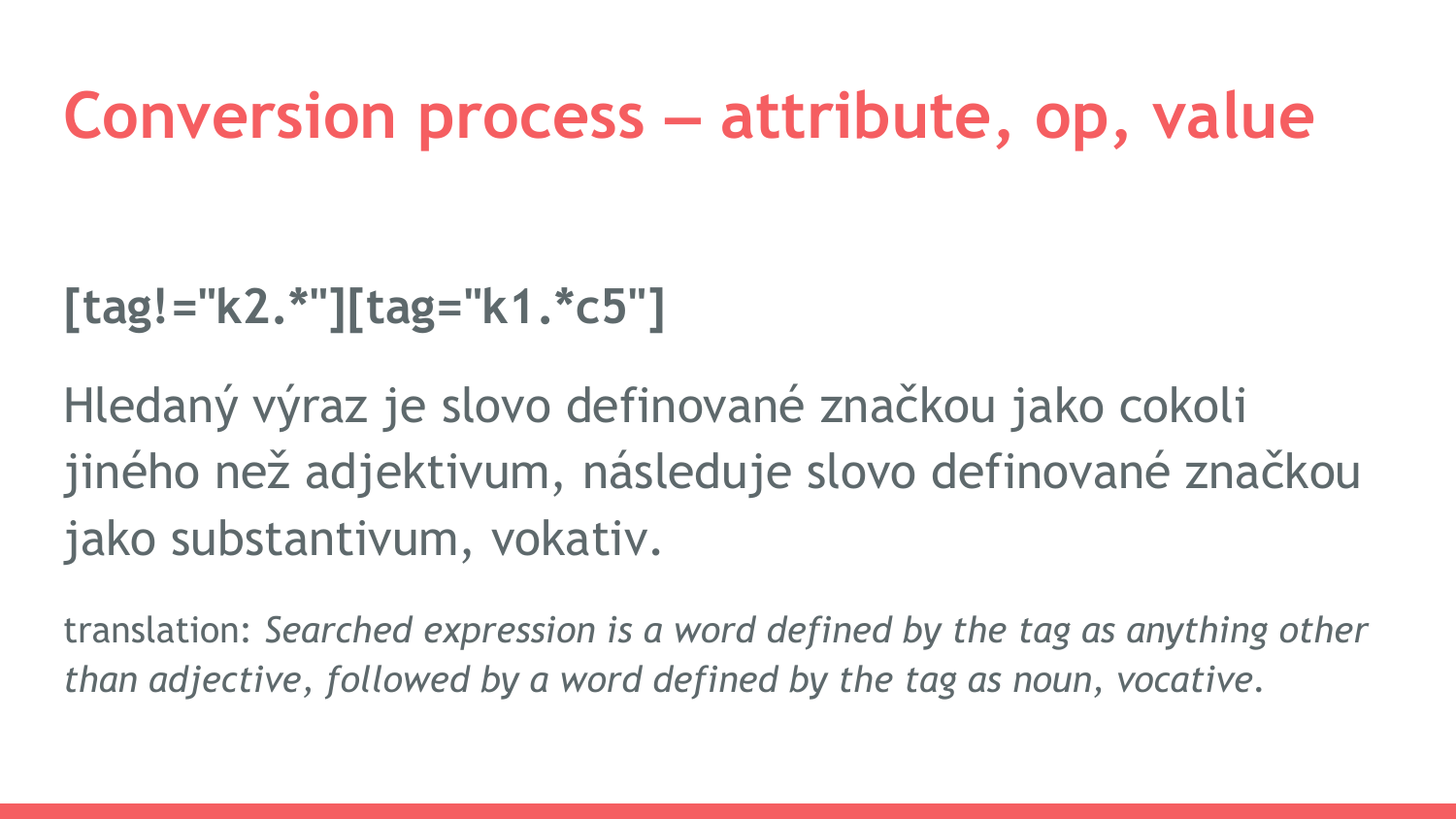**Conversion process – quantifiers [tag="k2.\*"]+ [lemma!="studovat"]? [tag="k7.\*"]\* [tag="k1.\*"]{1,2}**

Hledaný výraz je slovo definované značkou jako adjektivum vyskytující se minimálně jednou, následuje slovo, které má základní tvar jakýkoliv kromě "studovat" vyskytující se maximálně jednou, následuje slovo definované značkou jako prepozice opakující se libovolněkrát, následuje slovo definované značkou jako substantivum opakující se 1–2krát.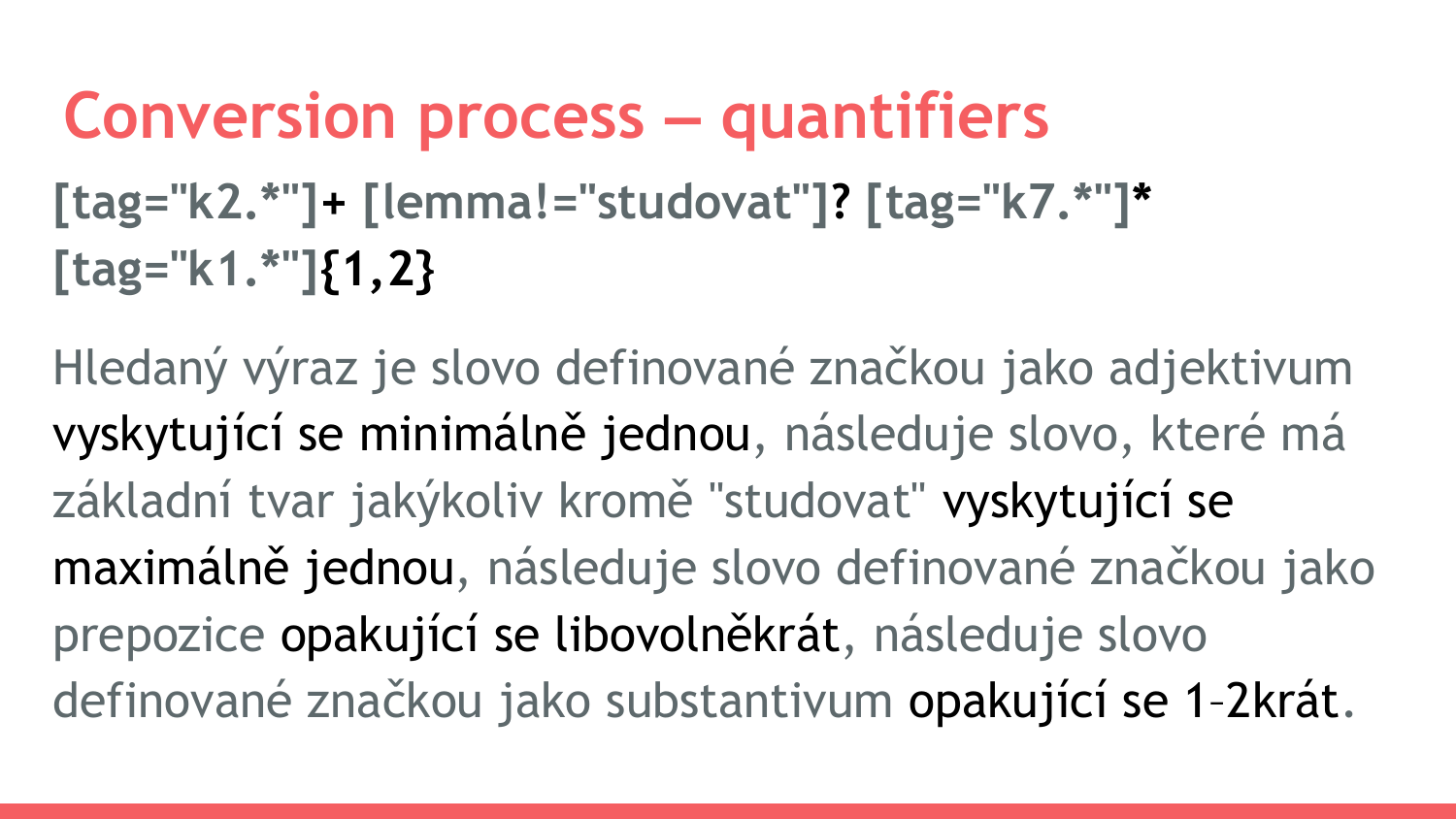**[tag="k2.\*"]+ [lemma!="studovat"]? [tag="k7.\*"]\* [tag="k1.\*"]{1,2} Conversion process – quantifiers**

translation: *Searched expression is a word defined by the tag as adjective, used at least once, followed by a word with the basic word form other than "studovat", that is optional, followed by a word defined by the tag as preposition, used any number of times,followed by a word defined by the tag as noun, used 1-2 times.*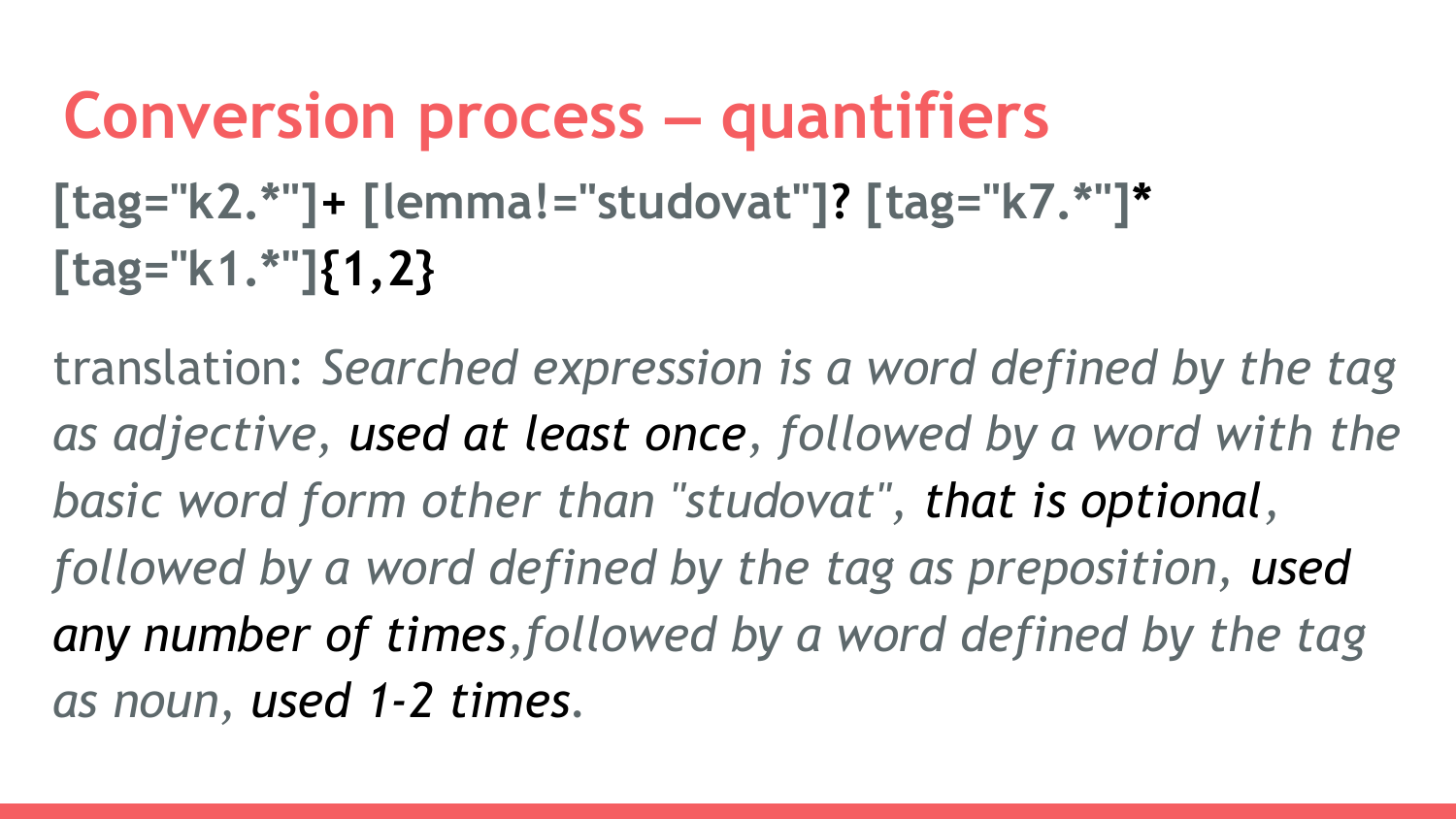### **Conversion process – containing, within**

structure: s (sentence), doc (document), p (paragraph)

**<s/>containing [lemma!="chytat"][word="lelky"]**

Hledaný výraz je věta, v níž se nachází slovo, které má základní tvar jakýkoliv kromě "chytat", následuje slovo "lelky".

translation: *Searched expression is a sentence containing a word with the basic word form other than "chytat", followed by a word "lelky".*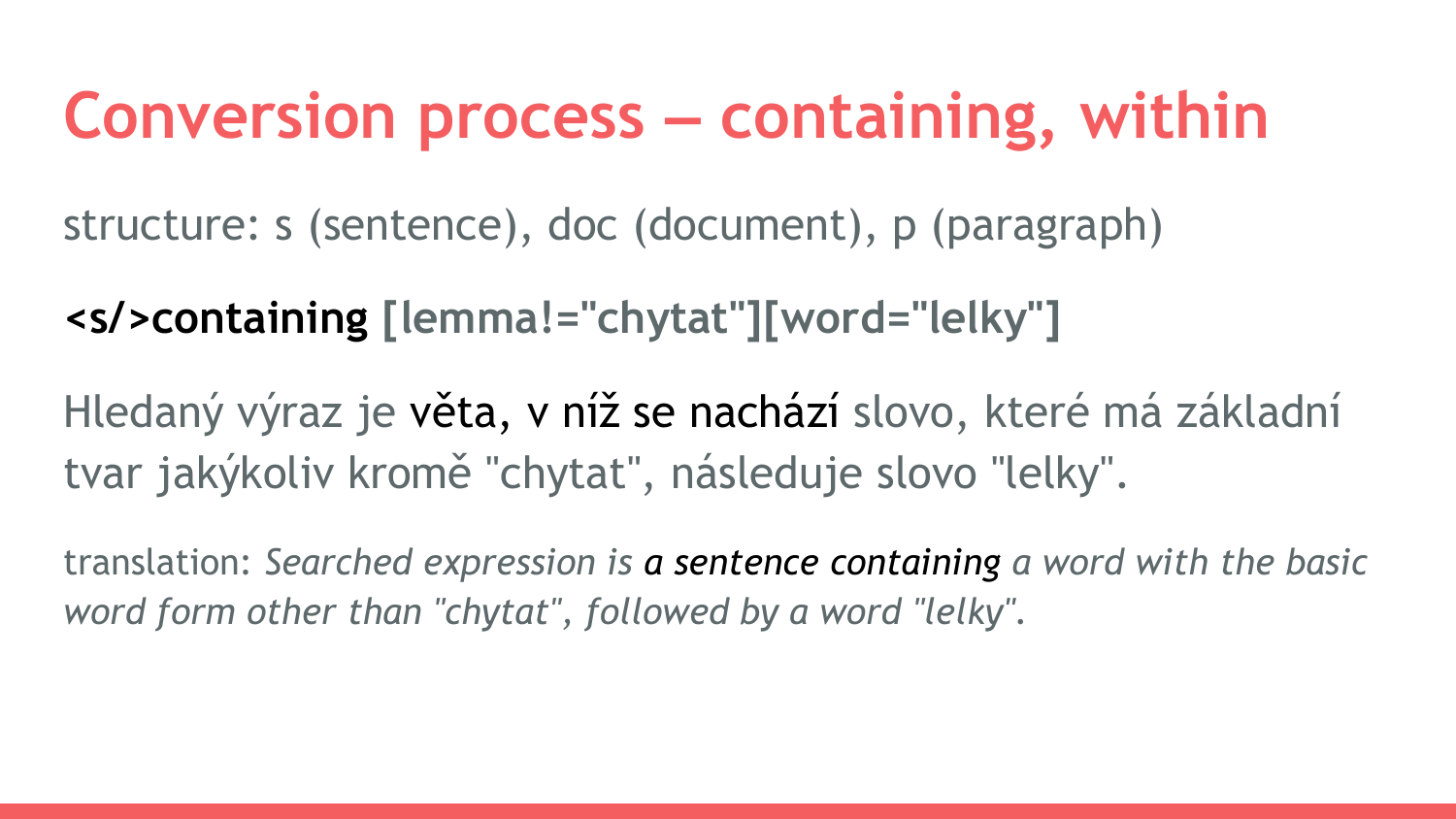### **Conversion process – containing, within**

structure: s (sentence), doc (document), p (paragraph)

**[lemma="lingvista"][word="okno"] within<doc/>**

Hledaný výraz je slovo, které má základní tvar "lingvista", následuje slovo "okno", to celé v rámci jednoho dokumentu.

translation: *Searched expression is a word with the basic word form "lingvista", followed by a word "okno", all of this within one document.*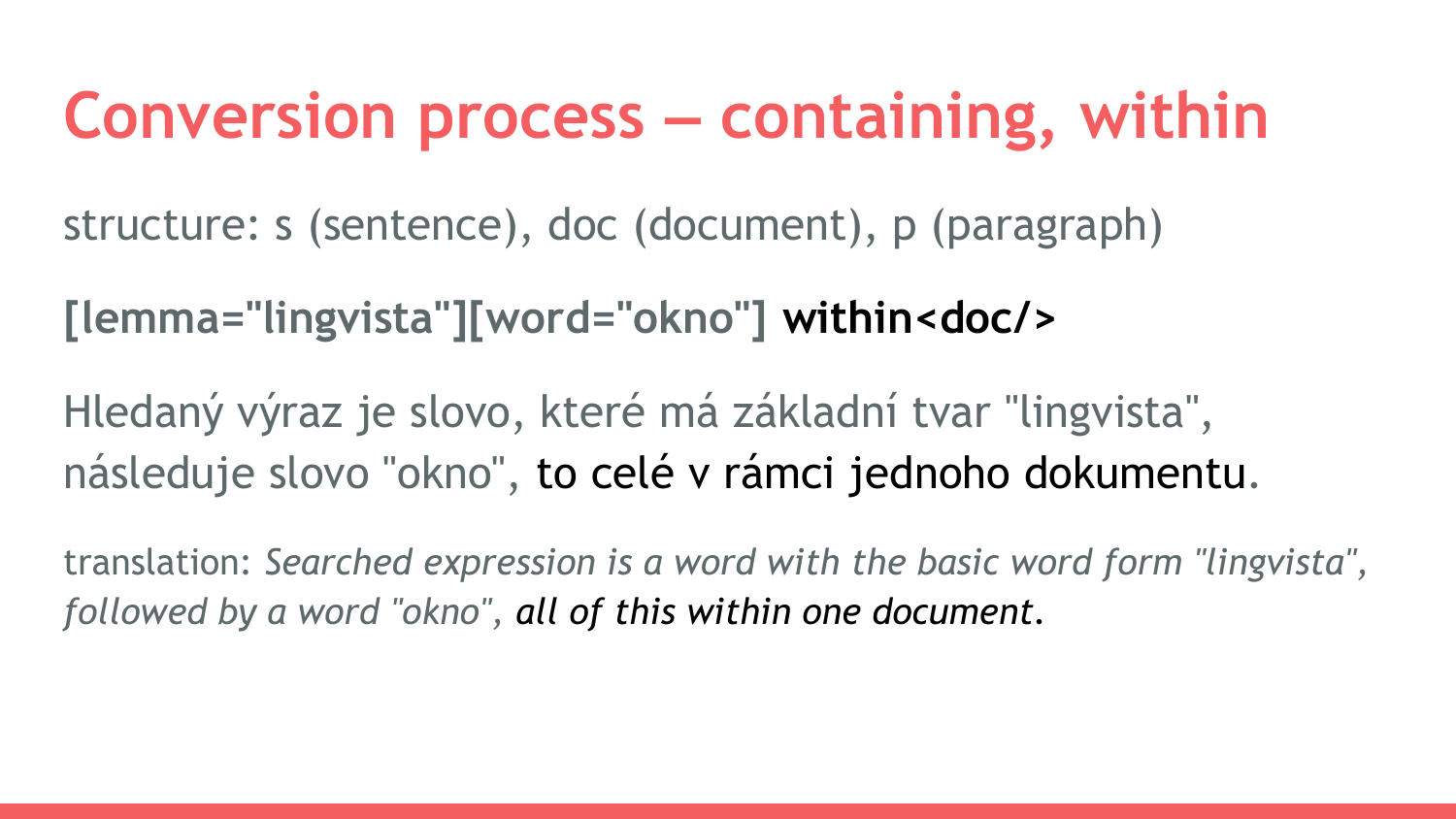### **Future work**

- nested conditions *[lemma="bez" & tag="k1.\*"]*
- regular expressions inside a value *[word="[kl]os"]*
- correct tag notation (not *k1c1*, *c1k1*)
- other advanced operators (e.g. *meet*, *union*)

*supported by the Masaryk University within the project Čeština v jednotě synchronie a diachronie* – *2015 (MUNI/A/1165/2014)*